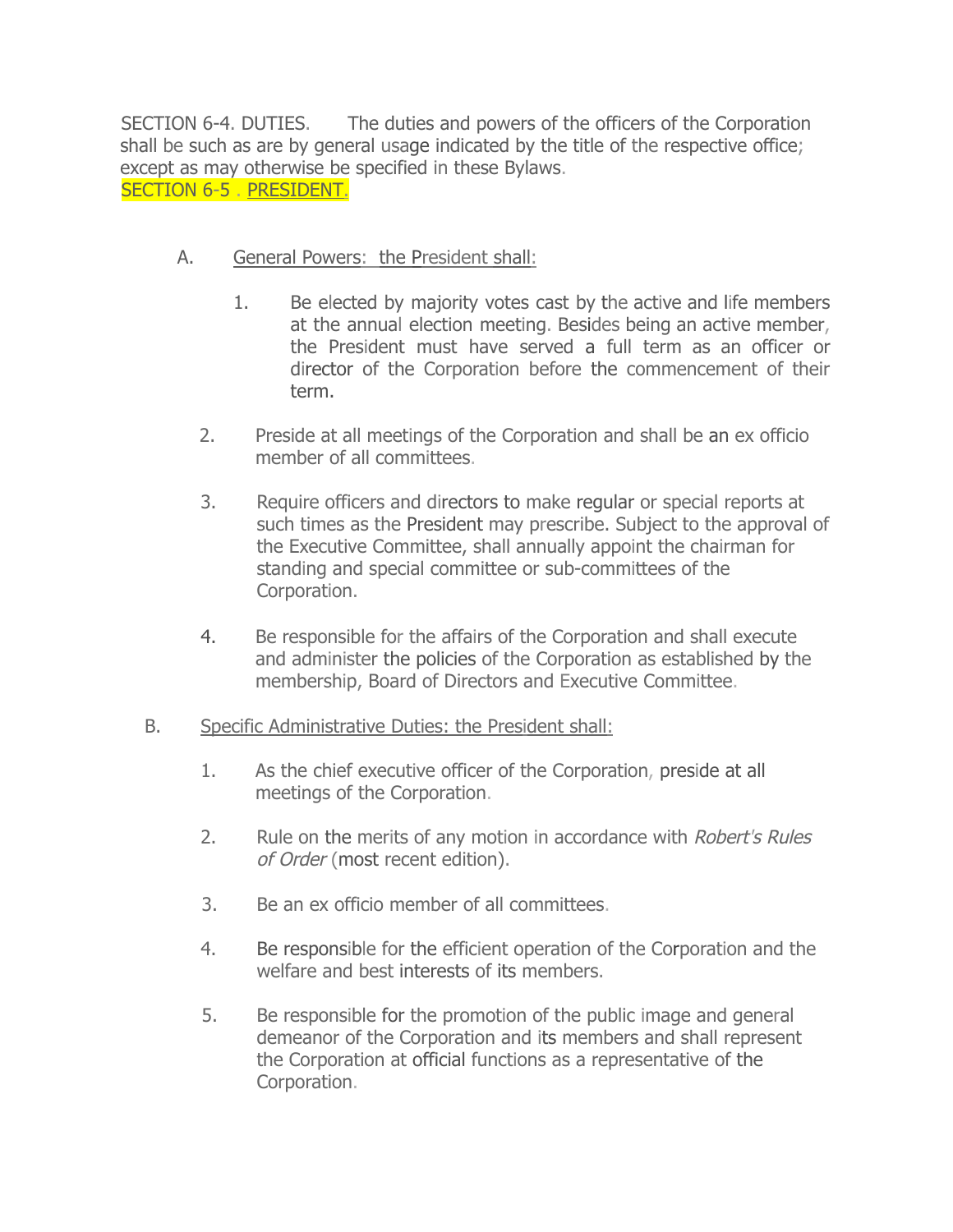- 6. Delegate the actual supervisory administrative functions of the Corporation to the Vice Presidents and other appropriate executive officers of the Corporation.
- 7. Counter sign all disbursements of corporate funds.
- C. Limitation on Powers of President.
	- 1. The President shall not authorize any disbursements without the consent and approval of the Board of Directors, except that the President shall have full control and authority over the President's contingency fund as may be authorized in the approved budget.
	- 2. The President shall always act for and in the best interest of the Corporation and shall not utilize the office or powers for personal benefit, or shall be subject to impeachment in accordance with Section 7-11.

## SECTION 6-6. VICE PRESIDENTS.

A. The Corporation shall have five (5) Vice Presidents who shall be elected as outlined in Article X.

B. In case of vacancy of the President's position or the President's permanent absence, the 1st Vice President will assume the duties of the President until the executive committee calls a special election and a new President is elected. If both offices are vacant, the Vice Presidents in descending order (2nd to 5th) shall succeed to the office.

C. The Vice Presidents shall execute the operations of the Corporation and shall carry out their respective committee assignments in the best interests of the Corporation. The Vice Presidents are directly responsible to the President.

D. Vice President Committee Assignments. Each Vice President shall be responsible for one of the following assigned committees:

- 1. Management
- 2. Community
- 3. Individual
- 4. International
- 5. Membership

Each Vice President shall be responsible to manage the directors assigned to the respective committee. Initial Vice President assignment shall be by agreement of Vice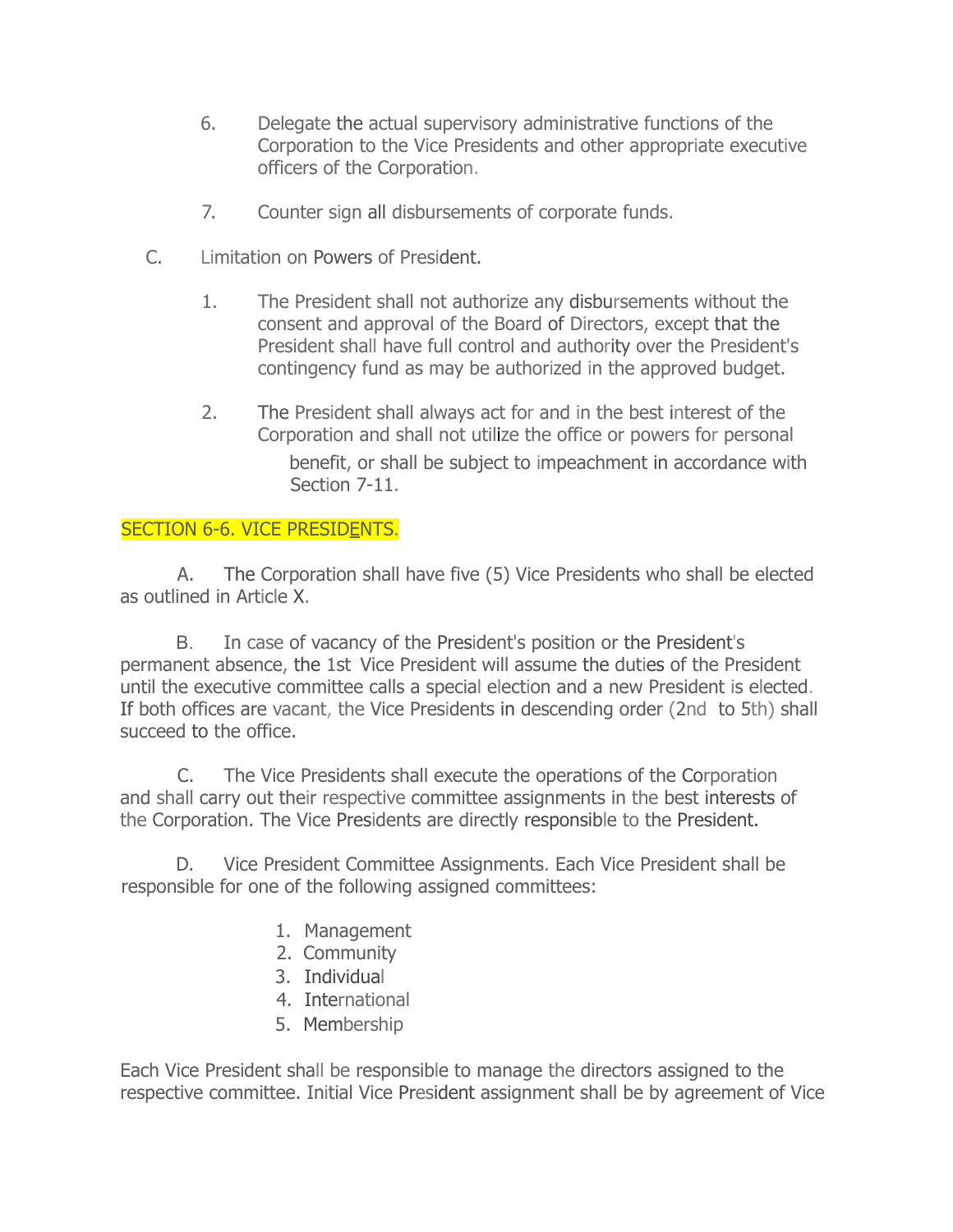Presidents with the Incoming President having the final decision.

E. The First Vice President shall be designated Executive Vice President in addition to the specific committee assignment, and shall assist the President in the operation of the Corporation, with specific duties assigned by the President from time to time.

## SECTION 6-7. RECORDING SECRETARY.

A. The Corporation shall have **a** Recording Secretary who shall be elected by a majority of the votes cast by the active members at the annual election meeting of the Corporation.

B. The Recording Secretary shall keep or cause to be kept a record of all transactions of the Corporation and the minutes of all meetings of the Corporation.

C. The Recording Secretary shall be custodian of the record of the Corporation. The Recording Secretary shall perform such other duties as may be prescribed.

D. The Recording Secretary shall be custodian of these Bylaws. These Bylaws shall be made available for inspection at all General Membership and Board of Directors Meetings and upon request.

# SECTION 6-8. COMMUNICATIONS LIAISON.

A. The Corporation shall have a Communications Liaison who shall be elected by a majority of the votes cast by the active members at the annual election meeting the Corporation.

B. The Communications Liaison shall see that all notices of special interest of the Corporation are given as prescribed by law or these Bylaws. The Communications Liaison shall perform such other duties as may be prescribed.

C. The Communications Liaison shall be in charge of all external correspondence and communications as devised by the President and the distribution of notes of general interest.

D. The Communications Liaison shall maintain any websites, social media, etc. established by the Board of Directors.

### SECTION 6-9. TREASURER.

A. The Corporation shall have a Treasurer who shall be elected by majority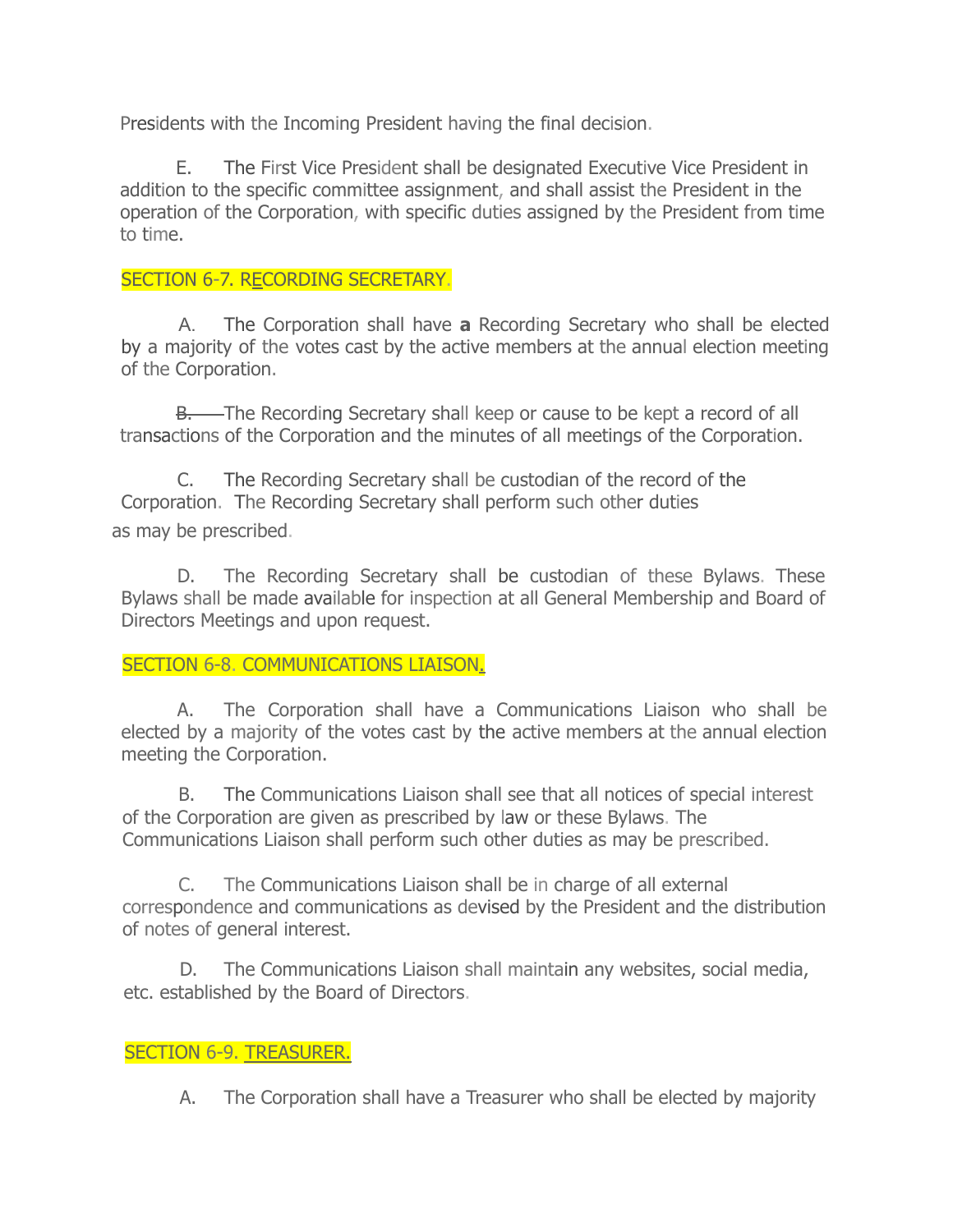of the votes cast by the active members at the annual election meeting to the Corporation.

- B. The Treasurer shall:
	- 1. Supervise the fiscal operation of the Corporation;
	- 2. Chair the finance committee;
	- 3. Periodically review the finance system and procedures of the Corporation and make recommendations to the Board of Directors;
	- 4. Be in charge of the collection of all delinquent accounts:
	- 5. Have charge and custody of and be responsible for all funds and securities of the Corporation and shall deposit the same into the Corporation's checking account(s) at a bank;
	- 6. Keep full and accurate books of accounting of the transactions and business;
	- 7. Deposit to the credit of the Corporation all funds of the Corporation in such banks or other depositories as shall be designated by the Board of Directors;
	- 8. Supervise and be responsible for the disbursement of the funds of the Corporation in accordance with the approved budget or as directed by proper receipts and vouchers;
	- 9. See that all expenditures are duly authorized and are evidenced by proper receipts and vouchers;
	- 10. Receive all monies and funds paid to the Corporation and sign all receipts and vouchers and endorse for collection or deposit all notes, checks. and similar commercial instruments payable to the Corporation or its order,
	- 11. Have full charge of the income and receipts of each project undertaken by the Corporation and shall give a full accounting of the same to the Board of Directors at the completion thereof;
	- 12. Prepare and submit a written report verifying the financial condition of the Corporation at the meeting of the membership and the Board of Directors and at such other time upon the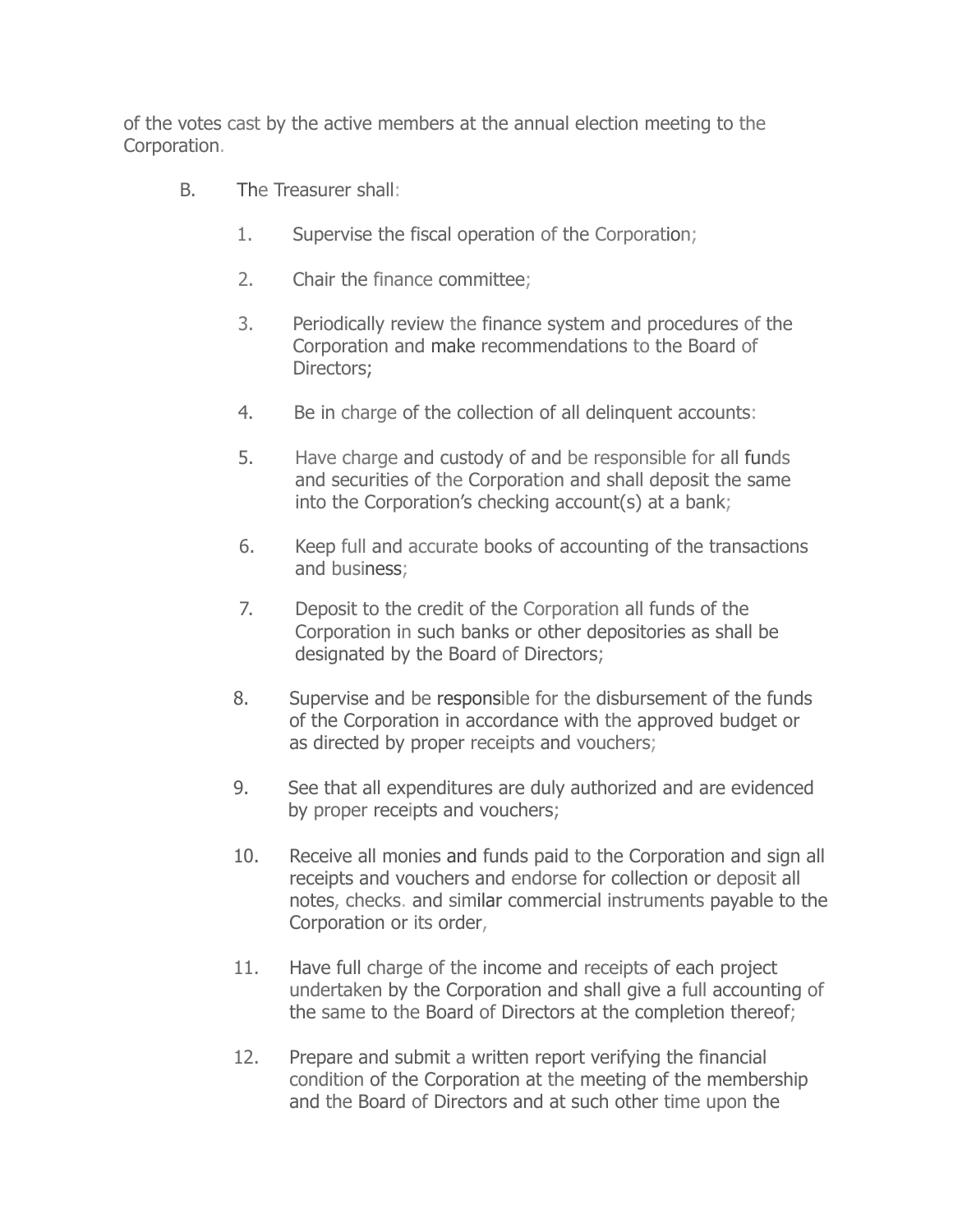request of the President or Board of Directors which shall include an itemization of all disbursement and receipts since the last report;

- 13. Make and render to the proper governmental officials or agencies all exhibits, returns, and reports required by law; and
- 14. Perform such other duties as may be prescribed.

C. The books and accounts of the Corporation shall be open at all reasonable times for inspection by any member of the Corporation, and may be subject to annual audit by an auditor selected by the Board of Directors.

# SECTION 6-10. LEGAL COUNSEL.

A. The Corporation shall have a Legal Counsel who shall be appointed by the President with the approval of the Board of Directors.

B. Legal Counsel shall render such legal advice and assistance and shall be in charge of all such legal work as the business of the Corporation may require. In addition, Legal Counsel shall serve as Corporation's parliamentarian.

C. If the President is unable to find a qualified candidate, a Legal Advisor may be appointed in lieu of a Legal Counsel. The Legal Advisor shall also be approved by a majority of the Board of Directors.

### SECTION 6-11. CHAPLAIN

A. The Corporation may have a chaplain who shall be appointed by the President with the approval of the Board of Directors.

B. The Chaplain shall be in charge of all religious programs of the Corporation and shall formulate and promote all religious programs and activities.

SECTION 6-12. IMMEDIATE PAST PRESIDENT. The Immediate Past President shall be a voting member of the Board of Directors, and shall be available for advice and counsel to the officers and directors of the Corporation.

# ARTICLE VII - BOARD OF DIRECTORS

SECTION 7-1. COMPOSITION. The control of the Corporation shall be vested in the Board of Directors, which shall consist of:

A. President;

8. 1st Vice President (aka Executive Vice President):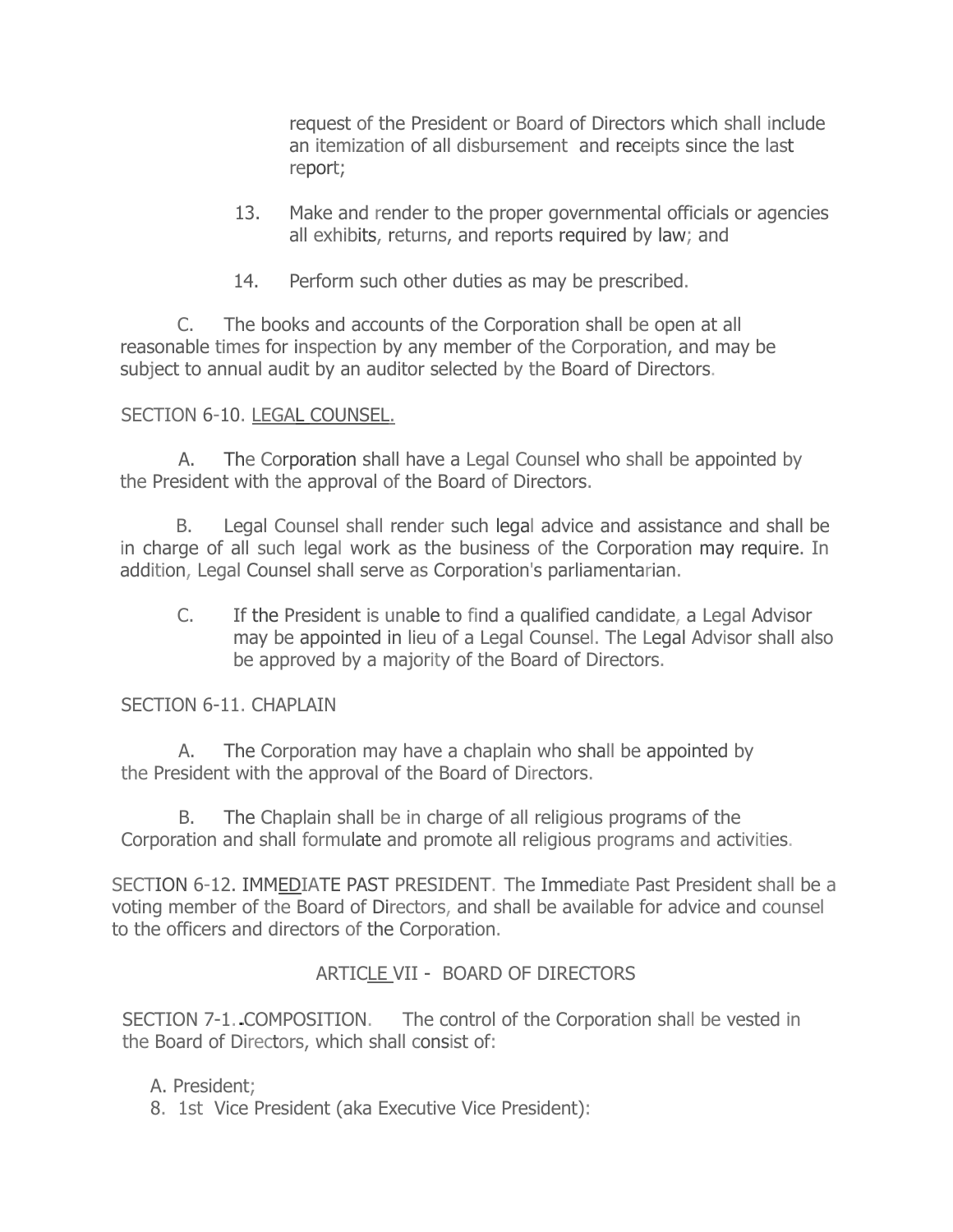- C. 2<sup>nd</sup> Vice President
- D. 3rd Vice President;
- E. 4th Vice President;
- F. 5th Vice President:
- G. Recording Secretary;
- H. Communications Liaison;
- I. Treasurer;
- J. Legal Counsel (without vote):
- K. Chaplain (without vote).
- L. Immediate Past President (without vote); and
- M. Directors, the number of which is determined by section 7-12, supra.

SECTION 7-2. POWERS. The Board of Directors shall have general control and management of the property and business affairs of the Corporation. It shall have the power to remove any officer, agent, or employee at any time for cause. In addition to the powers and authorities expressly conferred upon it by these Bylaws, the Board of Directors may exercise all powers of the Corporation and do all such lawful acts and things as are noted by the articles of incorporation or by these Bylaws.

SECTION 7-3. QUALIFICATION. An elected Director shall be an active member of the Corporation and shall not have reached forty-one (41) years of age on or before the commencement of their term.

SECTION 7-4. TENURE. An elected Director shall serve for a term of one (1) year, such term being coincidental with the Corporation's fiscal year (as stated in Article XIII), or until a successor is duly elected and qualified.

SECTION 7-5. VACANCY. In case of any vacancy occurring in the office of the Board of Directors, through death, resignation. disqualification, removal or other cause, the President may, with the approval of the remaining members of the Board of Directors, appoint a successor to hold the office for the unexpired term thereof.

SECTION 7-6. REGULAR BOARD MEETINGS. Regular Board of Directors meetings shall be held once a month at such time and place as the Board of Directors may determine. Notice of such meeting shall be given at least three (3) days before the date of such meeting by the Communications Liaison or such other person as may be designated by the President.

SECTION 7-7. SPECIAL BOARD MEETINGS. Special Board Meetings may be called by the President at such time and place as the President may designate or upon written request of four (4) Board members. Special Board Meetings may also be conducted online.

SECTION 7-8. QUORUM. Fifty percent (50%) +1 of the voting members of the Board